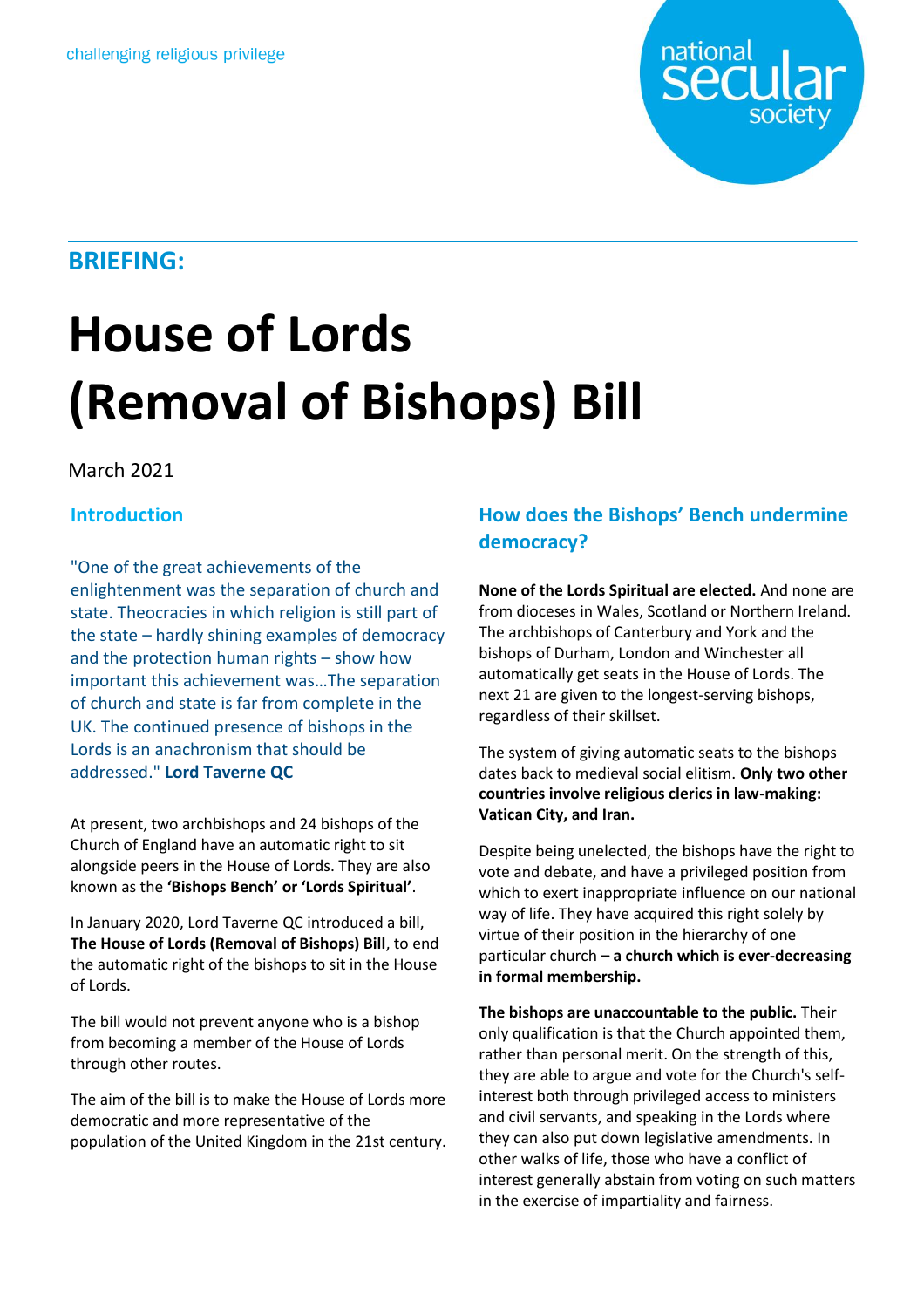The automatic appointment of religious leaders amounts in many cases to **double representation of religious interests**, as many temporal peers already identify themselves as being religiously motivated.

In an increasingly secular society the role of religious representatives in our legislature has become **increasingly irrelevant**. The Bishops' Bench continues to this day to block progressive legislation and reform, not least in the realm of equality law. The Church has used its privileged position to secure exemptions and concessions from equality law, as well as obstructing equality outside its own constituency, for example in its opposition to civil partnerships and same-sex marriage. It even attempted to exempt itself from the Human Rights Act.

The House of Lords is considering reducing its numbers, but its plan does not include the bishops. This means the bishops are set to make up an **even larger proportion** of the Lords, further eroding democracy.

#### **How representative are the bishops?**

The UK is becoming increasingly irreligious and religiously diverse. The number of British people who identify as Church of England has halved since 2002. In 2002, 31% of Brits said they belong to the Church of England. **In 2019, just 12% of Britons were affiliated to the Church of England**. Only 1% of 18-24 year olds said they belong to the Church of England. *(NatCen 2019)*

**Less than 2%** of the population regularly attends Church of England church services. *(Church of England Statistics for Mission 2018)*

**The bishops do not necessarily represent even their own congregation.** Within the Church of England, the wide gap between leadership and followers was revealed in the reaction of the wider Anglican congregation in 2012 to their bishops' response to the government's consultation on same-sex marriage, and to their actions regarding the appointment of women bishops. Both led to a widely supported protest movement led by the Inclusive Church group. Many clergy also expressed their opposition to their Church's official view on same-sex marriage.

# **What does the public think of the Bishops' Bench?**

**53% of Brits say the House of Lords should not continue to have places for Church of England bishops.** Just 16% said it should. *(YouGov 2021)*

**62% of British people think that no religious clerics should have an automatic right to seats in the House of Lords**. Only 8% of people said the bishops should retain their seats. *(YouGov 2017)*

**Three-quarters of the public** and 70% of Christians believe it is wrong for bishops to have reserved places in the House of Lords. *(ICM Research 2010)*

When asked whether clerics, priests, and clergy should make laws, **the overwhelming majority of respondents (78%)** disagreed that they should be so involved. *(Panelbase 2018)*

### **Do the bishops have 'special insight?'**

It is commonly argued that the bishops bring a unique 'ethical and spiritual insight' to the affairs of Parliament and so speak for all believers, not just Christians, and unbelievers too. **This is not borne out by evidence** and even the bishops' claims to represent the views of their own ordinary church members are highly suspect.

**The idea that bishops or any other religious leaders have any 'special insight' issues of morality denied to other members of the House is offensive to many UK citizens.** This is made more so by continuing revelations over the role of the Church's hierarchy in appearing to cover up child abuse and their continuing institutional homophobia.

# **Shouldn't we just have more religious representatives in the House of Lords?**

There are proposals to augment existing Anglican representatives with religious leaders from other faiths in the name of 'fairness'. **This is the wrong approach and would in fact introduce further unfairness**. It is vitally important that any reforms made to the House of Lords should not include any specific religious representation whether ex-officio or